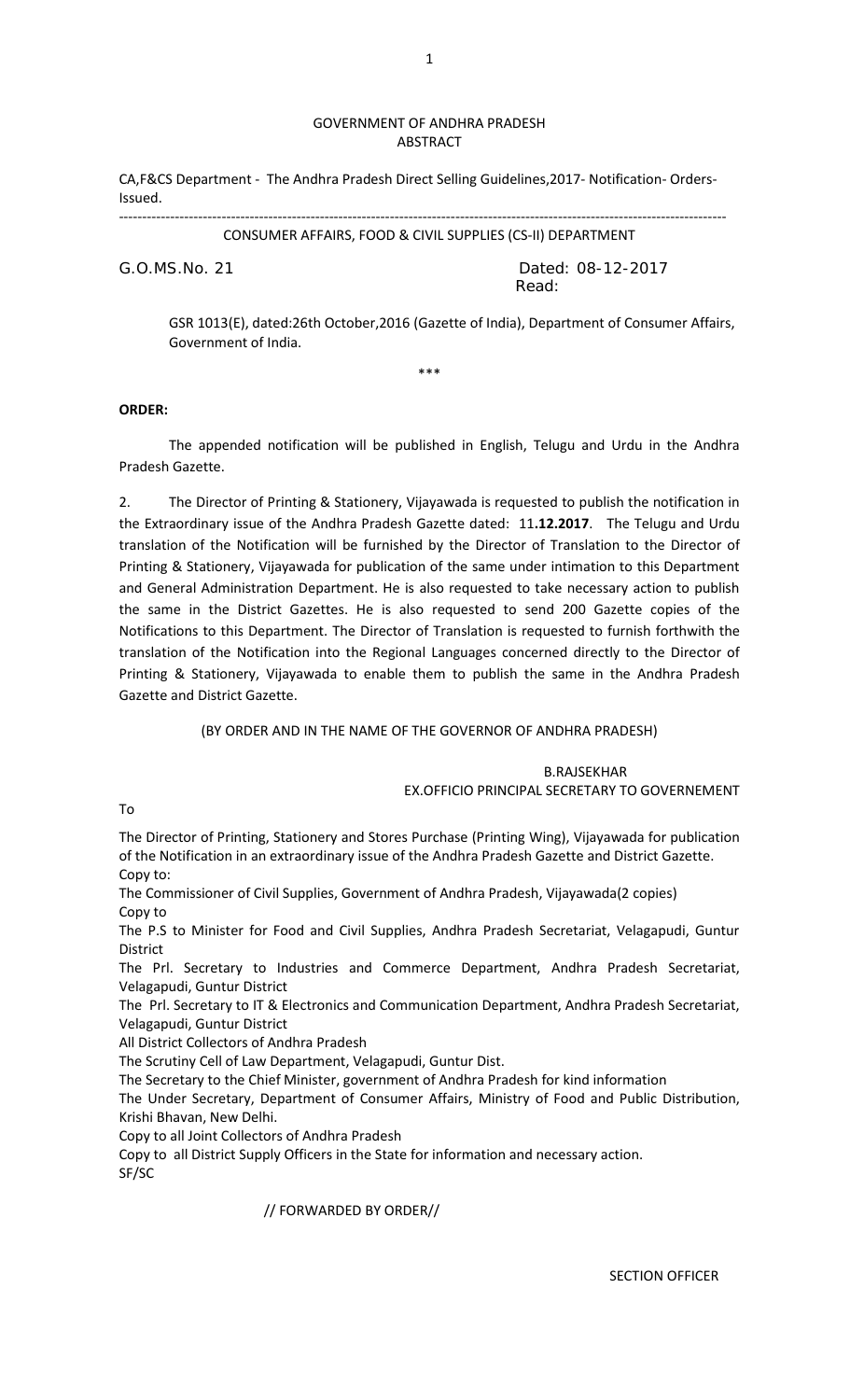### - **2 -**

### **NOTIFICATION**

 With the prior concurrence of the Central Government vide F.No.21/18/2014- IT(Vol-II), Ministry of Consumer Affairs, Food & Public Distribution, Department of Food & Public Distribution, dated:09.09.2016 the Governor of Andhra Pradesh hereby makes the following Order, namely:

### **Short title, extent and commencement:-**

- (1) This order may be called the "The Andhra Pradesh Direct Selling Guidelines order, 2017".
- (2) It extends to the whole of the State of Andhra Pradesh.
- (3) It shall come into force with immediate effect.

### **Clause-1: - Definitions:**

In these Guidelines unless and otherwise required:

- 1. "Act" means the Consumer Protection Act, 1986 (68 of 1986);
- 2. "Consumer" shall have the same meaning as provided under the Consumer Protection Act, 1986;
- 3. "Prospect" means a person to whom an offer or a proposal is made by the Direct Seller to join a Direct Selling opportunity;
- 4. "Direct Seller" means a person appointed or authorized, directly or indirectly, by a Direct Selling Entity through a legally enforceable written contract to undertake direct selling business on principal to principal basis.
- 5. "Network of Direct Selling" means a network of direct sellers at different levels of distribution, who may recruit or introduce or sponsor further levels of direct sellers, who they then support:

**Explanation:** "network of direct selling" shall mean any system of distribution or marketing adopted by a direct selling entity to undertake direct selling business in accordance with these Guidelines, and shall include the multi-level marketing method of distribution.

6. "Direct Selling" means marketing, distribution and sale of goods or providing of services as a part of network of Direct Selling other than under a pyramid scheme;

> *Provided that such sale of goods or services occurs otherwise than through a "permanent retail location" to the consumers, generally in their houses or at their workplace or through explanation and demonstration of such goods and services at a particular place.*

**Explanation:** "Permanent retail location" includes such place, location or premises where the seller conducts sales in the ordinary course of business

7. "Direct Selling Entity", means an entity, not being engaged in a pyramid scheme, which sells or offers to sell goods or services through a direct seller.

Provided that "Direct Selling Entity" does not include any entity or business notified otherwise by the Government for the said purpose from time to time.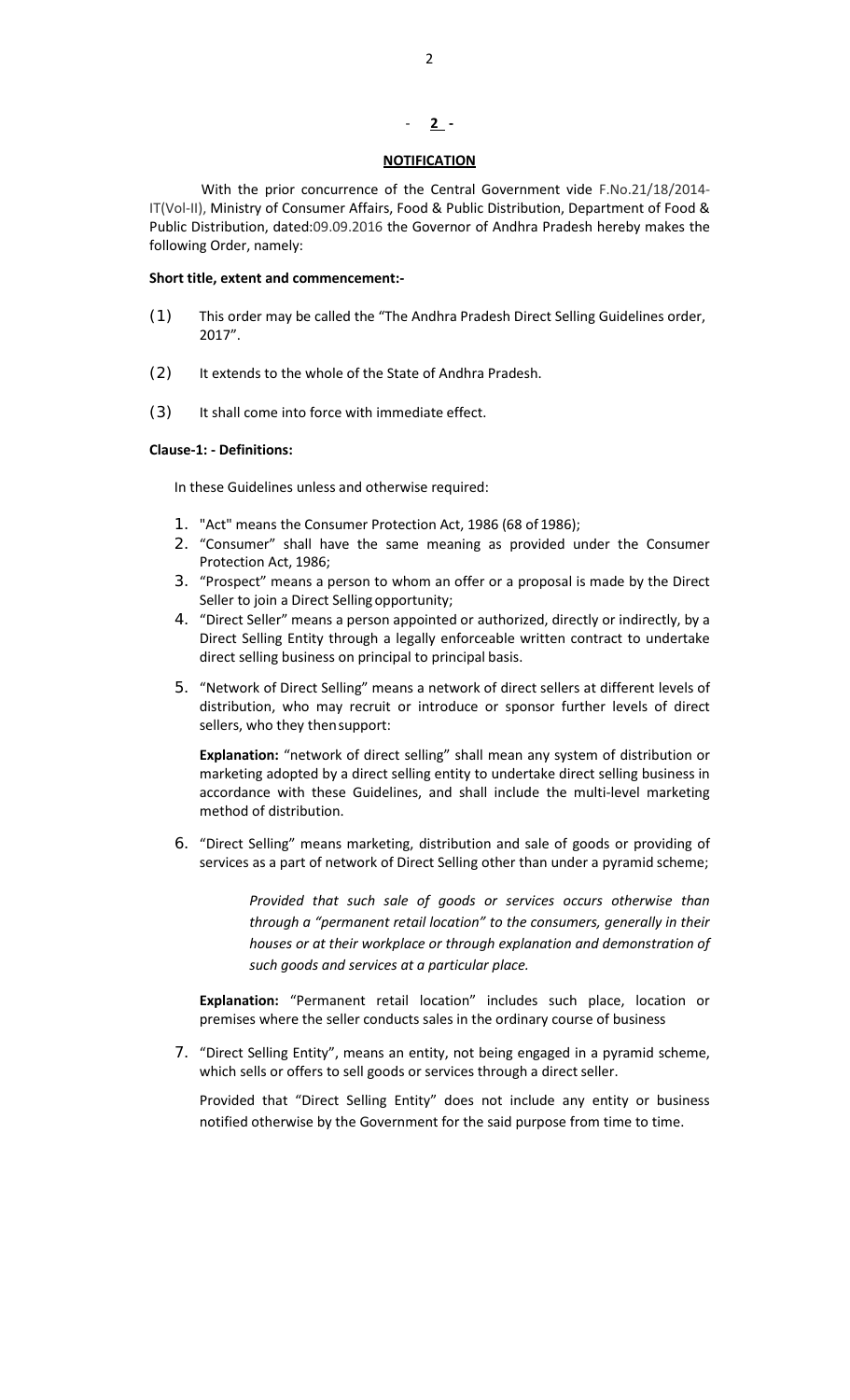- 8. "Goods" means goods as defined in the Sale of Goods Act, 1930 and "Service" means service as defined in the Consumer Protection Act, 1986;
- 9. "Saleable" shall mean, with respect to goods or services, unused and marketable, which has not expired, and which is not seasonal, discontinued or special promotion goods or services;
- 10."Cooling-off Period" means the duration of time counted from the date when the direct seller and the direct selling entity enter into an agreement under Clause 4 and ending with date on which the contract is to be performed and within which the direct seller may repudiate the agreement without being subject to penalty for breach of contract;
- 11. "Pyramid Scheme" means:

A multi layered network of subscribers to a scheme formed by subscribers enrolling one or more subscribers in order to receive any benefit, directly or indirectly, as a result of enrolment, action or performance of additional subscribers to the scheme. The subscribers enrolling further subscriber(s) occupy higher position and the enrolled subscriber(s) lower position, thus, with successive enrolments, they form multi-layered network of subscribers.

*Provided that the above definition of a "Pyramid Scheme" shall not apply to a multi layered network of subscribers to a scheme formed by a Direct Selling Entity, which consists of subscribers enrolling one or more subscribers in order to receive any benefit, directly or indirectly, where the benefit is as a result of sale of goods or services by subscribers and the scheme/financial arrangement complies with all of the following*:

- (a) It has no provision that a Direct Seller will receive remuneration or incentives for the recruitment / enrolment of new participants.
- (b) It does not mandatorily require a participant to purchase goods or services:
	- (i) for an amount that exceeds an amount for which such goods or services can be expected to be sold or resold to consumers;
	- (ii) for a quantity of goods or services that exceeds an amount that can be expected to be consumed by, or sold or resold to consumers;
- (c) It does not require a participant to pay any entry/registration fee, cost of sales promotion equipment and materials or other fees relating to participation;
- (d) It provides a participant with a written contract describing the "material terms" of participation;
- (e) It allows or provides for a participant a reasonable cooling- off period to participate or cancel participation in the scheme and receive a refund of any consideration given to participate in the operations;
- (f) It allows or provides for a buy-back or repurchase policy for "currently marketable" goods or services sold to the participant at the request of the participant at reasonable terms;
- (g) It establishes a grievance redressal mechanism for consumers, more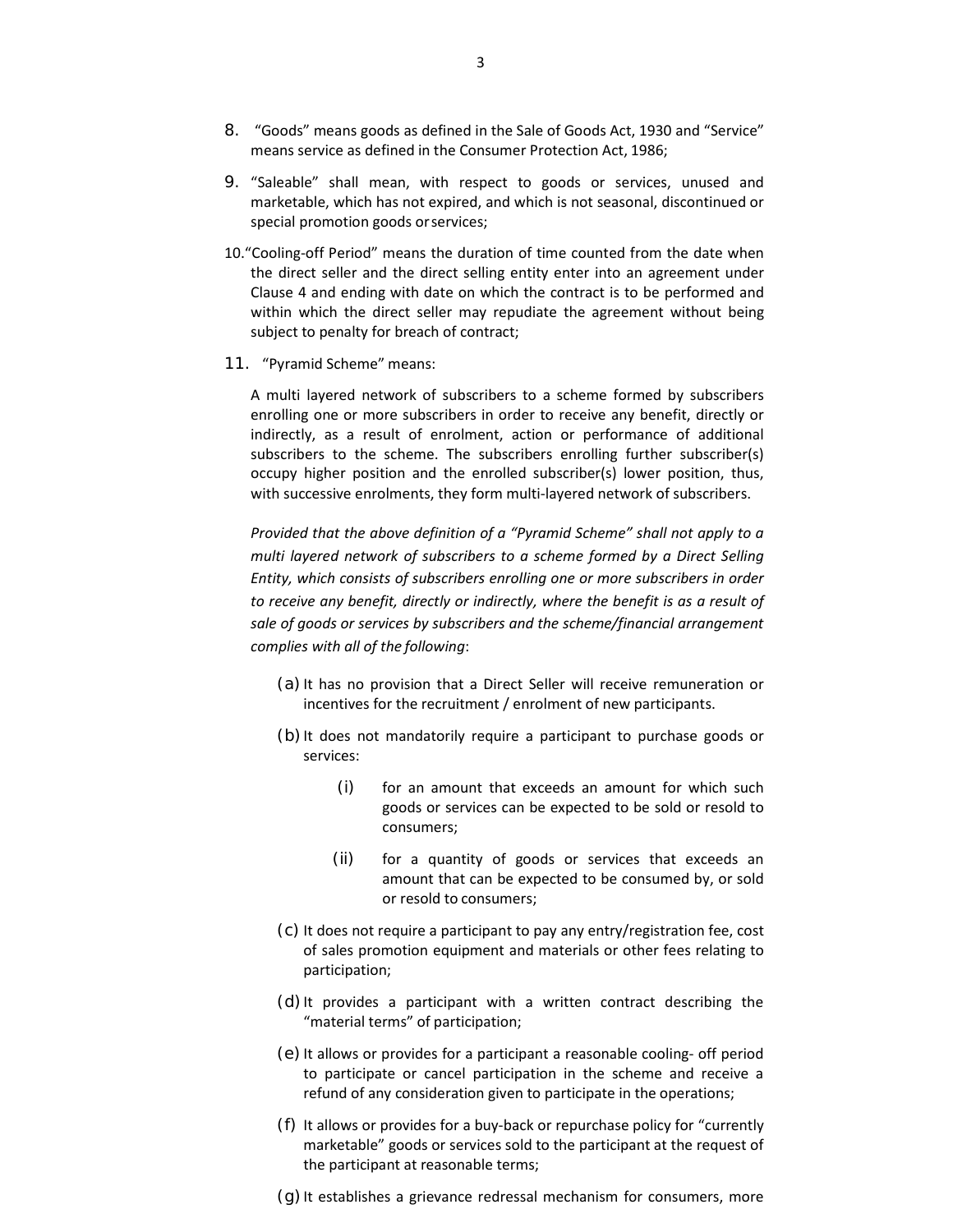particularly described in under the definition of direct selling entity herein.

- *Explanation 1* For the purposes of this proviso the term "material terms" shall means buy-back or repurchase policy, cooling-off period, warranty and refund policy
- 12."Money Circulation Scheme" has the same meaning as defined under the Prize Chits and Money Circulation Schemes (Banning) Act, 1978.
- 13."Remuneration System" means the system followed by the direct selling entity to compensate the direct seller which illustrates the mode of sharing of incentives, profits and commission, including financial and non-financial benefits, paid by the direct selling entity to the direct sellers, on a monthly or periodic or yearly basis or both, as the case may be. This system, for every Direct Selling entity, shall:
	- (a) Have no provision that a direct seller will receive remuneration from the recruitment to participate in such direct selling;
	- (b) ensure that direct sellers shall receive remuneration derived from the sale of goods or services by such direct sellers;
	- (c) clearly disclose the method of calculation of remuneration.
- 14.'State' means the State of Andhra Pradesh
- 15.**Registering Authority: "**Registering Authority" means, the Commissioner, Industries & Commerce Department having jurisdiction over the area in respect of State of Andhra Pradesh.
- 16."Disciplinary Authority" means the Joint collector of the districts having jurisdiction over the area in respect of State of Andhra Pradesh.
- 17."Appellate Authority" means the Collector of the districts having jurisdiction over the area in respect of State of Andhra Pradesh.
- 18."Revision Authority" means the Commissioner, Industries & Commerce having jurisdiction over the area in respect of State of Andhra Pradesh.

#### **Clause2.Conditions for setting up of Direct Selling business:**

Every Direct selling entity intending to carry out direct selling business subsequent to the publication of the notification in the Gazette of Andhra Pradesh, shall within 90 days comply with the following set of conditions for the conduct of direct selling business:

The direct selling entity shall:

- 1. Be a registered legal entity under the laws of India.
- 2. Provide a mandatory orientation session to all prospective direct sellers providing fair and accurate information on all aspects of the direct selling operation, including but not limited to the remuneration system and expected remuneration for newly recruited direct sellers;
- 3. Provide accurate and complete information to prospective and existing direct sellers concerning the reasonable amount of remuneration opportunity, and related rights and obligations;
- 4. Pay all dues and make withholdings from direct sellers in a commercially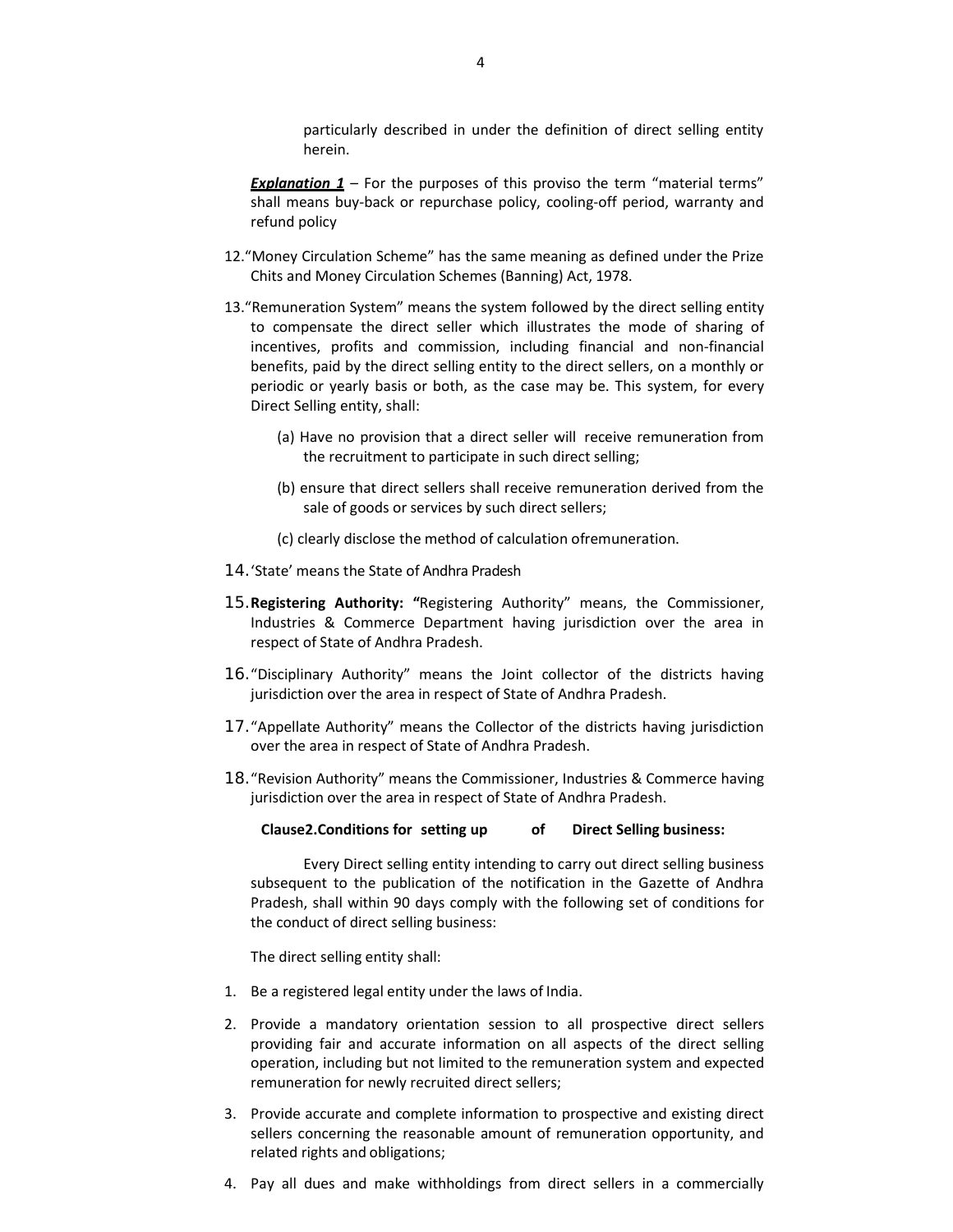reasonable manner;

- 5. Notify and provide a full refund or buy-back guarantee to every direct seller on reasonable commercial terms which can be exercised within a period of 30 days, from the date of the distribution of the goods or services to the direct seller;
- 6. Notify and provide to every direct seller a cooling-off period which entitles such direct seller to:
	- (a) The refund of any fee, including any `training fee, franchise fee, fees for promotional materials or other fees related solely to the right to participate as a direct seller, paid upon the return of all goods received at the time of joining;
	- (b) Return any other goods purchased by the direct seller during the cooling-off period;
- 7. The promoter or key management personnel should not have been convicted of any criminal offence punishable with imprisonment in last 5 years by any Court of competent jurisdiction;
- 8. It shall have an office with identified jurisdiction of its operation in the State to facilitate and satisfy the consumers and direct seller to acquaint themselves with price of products, return or replacement of products and efficient delivery of goods and services, and post-sale redressal of grievances;
- 9. Any trading or marketing or sale activity not adhering the above condition/clause shall not be considered as Direct Selling and would be dealt appropriately under relevant laws.

### **Clause 3: Conditions for conduct of Direct Selling Business**

Every Direct Selling entity shall comply with the following conditions:

- 1. It shall be the owner, holder, licensee of a trademark, service mark or any other identification mark which identifies the entity with the goods to be sold or supplied or services to be rendered;
- 2. It shall issue proper identity document(s) to its Direct Sellers;
- 3. It shall maintain proper records either manual or electronic of their business dealings, with complete details of their goods, services, terms of contract, price, income plan, details of direct sellers, including but not limited to enrolment, termination, active status, earning etc;
	- (a) Every Direct Selling entity shall maintain a "Register of Direct Sellers" wherein relevant details of each enrolled Direct Seller shall be updated and maintained;
	- (b)The details of Direct Sellers shall include and not be limited to verified proof of address, proof of identity and PAN;
	- (c) The Register of Direct Sellers shall be in a machine readable and printable format
- 4. It shall maintain proper and updated website with all relevant details of the entity, contact information, its management, products, product information, product quality certificate, price, complete income plan, terms of contract with direct seller and complaint redressal mechanism for direct sellers and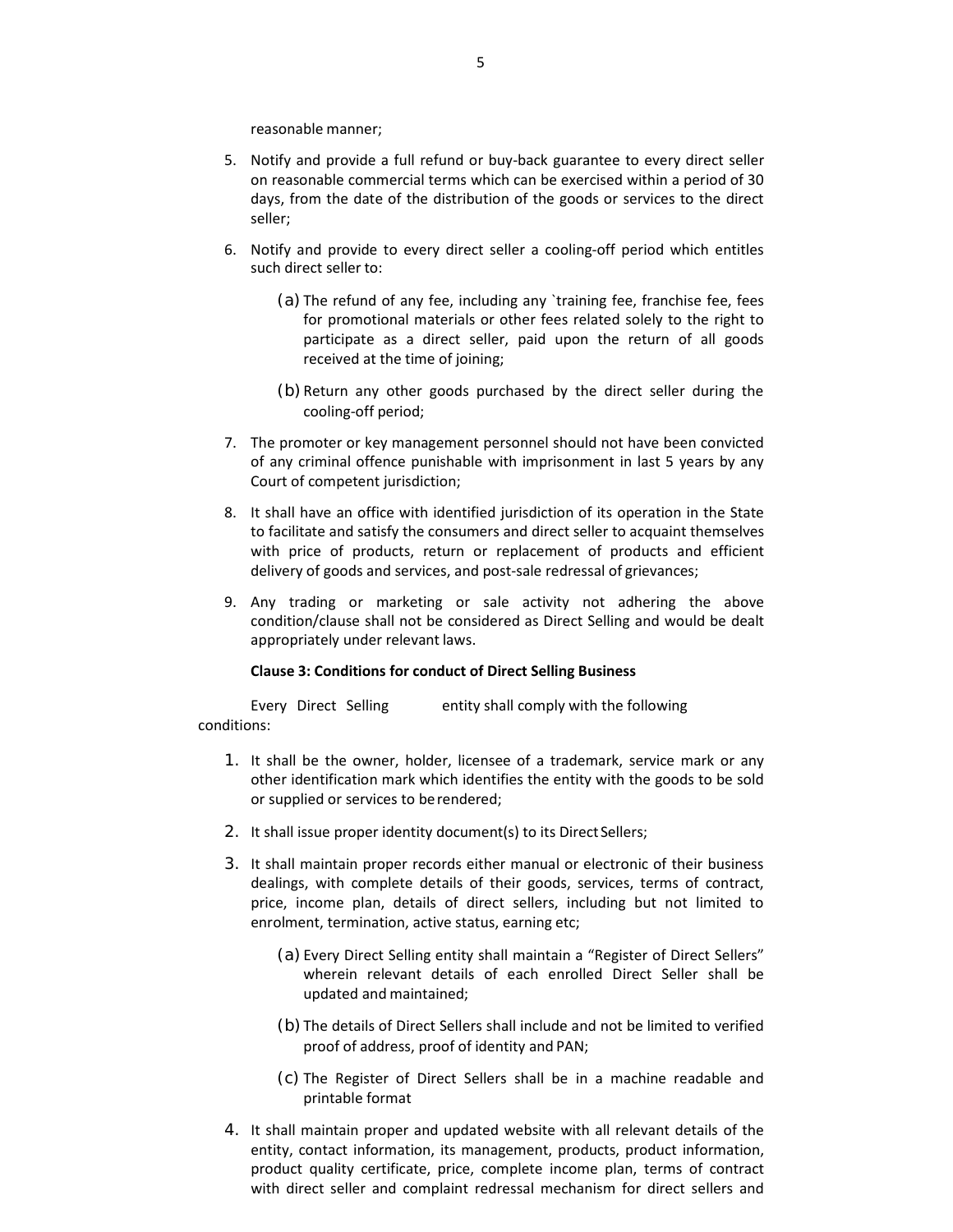consumers. The website should have space for registering consumer complaints and should ensure that grievances are addressed within 45 days of making such complaints;

- 5. It shall provide to all direct sellers their periodic account / information concerning, as applicable, sales, purchases, details of earnings, commissions, bonus and other relevant data, in accordance with agreement with the direct sellers. All financial dues shall be paid and any withholding made in a commercially reasonable manner;
- 6. It shall monitor the value of the purchases of all its Direct Sellers/Distributors on a monthly basis and once the purchase value crosses the taxation threshold; it must intimate the Direct seller/Distributor to pay the relevant tax, including GST;
- 7. It shall provide training or demonstration materials, catalogues, brochure etc. to the direct sellers generally free or only at cost if at all;
- 8. A Direct Selling entity shall not:
	- (a)Use misleading, deceptive or unfair recruiting practices, including misrepresentation of actual or potential sales or earnings, in their interaction with prospective or existing direct sellers;
	- (b)Make any factual representation to a prospective direct seller that cannot be verified or make any promise that cannot be fulfilled;
	- (c) Present any advantages of direct selling to any prospective direct seller in a false or deceptive manner;
	- (d)Make or cause, or permit to be made, any representation relating to its direct selling practice, including remuneration system and agreement between itself and the direct seller, or to the goods or services being sold by itself or by the direct seller which is false or misleading;
	- (e) Engage in, or cause or permit, any conduct that is misleading or likely to mislead as to any material particular by relating to its direct selling practice, including remuneration system and agreement between itself and the direct seller, or to the goods or services being sold by itself or by the direct seller;
	- (f) Use, or cause or permit to be used, fraud, coercion, harassment, or unconscionable or unlawful means in promoting its direct selling practice, including remuneration system and agreement between itself and the direct seller, or to the goods or services being sold by itself or by the direct seller;
	- (g)Require its direct sellers to provide any benefit or buy or acquire any goods or services, including entry fees and renewal fees in order to participate in its direct selling operations, other than the purchase of sales demonstration equipment or materials at a resale and for which no commission, bonus or price not exceeding their cost which are not for any other advantage will be given to any person;
	- (h) Provide any benefit to any person for the introduction or recruitment of one or more persons as direct sellers;
	- (i) Require the direct sellers to pay any money by way of minimum monthly subscription or renewal charges;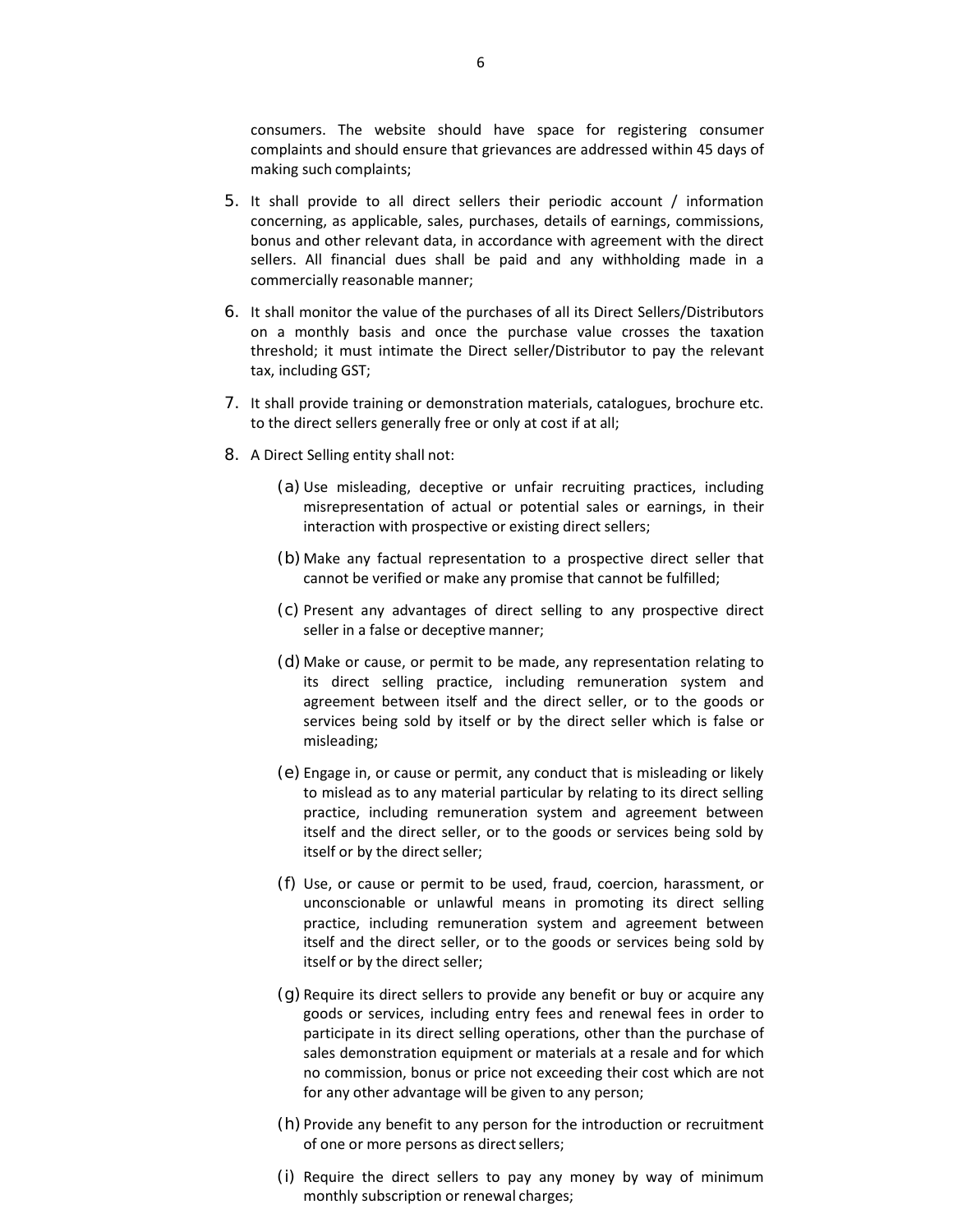- (j) Knowingly make, omit, engage or cause, or permit to be made, any representation relating to its Direct Selling practice, including remuneration system and agreement between itself and the direct seller, or the goods or services being sold by itself or by the direct seller which is false or misleading;
- 9. Notwithstanding the distribution system adopted by a direct selling entity, the Direct Selling Entity shall be responsible for compliance of these Guidelines by any member of its network of direct selling, whether such member is appointed directly or indirectly by the Direct Selling Entity.

### **Clause 4: Conditions for Direct Selling contract between Direct Seller/Distributor and Direct Selling Entity.**

- 1. Every Direct Selling entity shall execute a contract agreement, whether directly or indirectly, with Direct Sellers before enrolment:
	- (a) The Agreement shall be provided in a manner consistent with Section 10 of the Indian Contract Act, 1872;
	- (b) In addition to the rights and obligations of parties to this agreement under these guidelines or any other law in force, parties shall have rights and obligations that are coextensive with rights and obligations of parties under the Indian Contract Act, 1872;
- 2. The agreement shall be made in writing, describing the material terms of participation and shall:
	- (a) Not compel or induce the direct seller to purchase goods or services in an amount that unreasonably exceeds an amount that can be expected to be sold to consumers or consumed within a reasonable period of time;
	- (b)Allow or provide the direct seller a reasonable cooling-off period in which to cancel participation and receive a refund for goods or services purchased and also of any consideration given to participate in the operations of the applicant.
	- (c) Allow for the termination of contract, with reasonable notice, in such instances and on such terms where a direct seller is found to have made no sales of goods or services for a period of up to two years since the contract was entered into, or since the date of the last sale made by the direct seller;
	- (d)Allow or provide for a buy-back or repurchase policy for currently marketable goods or services sold to the direct seller at the said direct seller's request at reasonable terms

### **Clause 5: Certain obligations of Direct Sellers**

- 1. Direct Seller engaged in direct selling should carry their identity card and not visit the customer's premises without prior appointment/approval;
- 2. At the initiation of a sales representation, without request, truthfully and clearly identify themselves, the identity of the direct selling entity, the nature of the goods or services sold and the purpose of the solicitation to the prospective consumer;
- 3. Offer a prospective consumer accurate and complete explanations and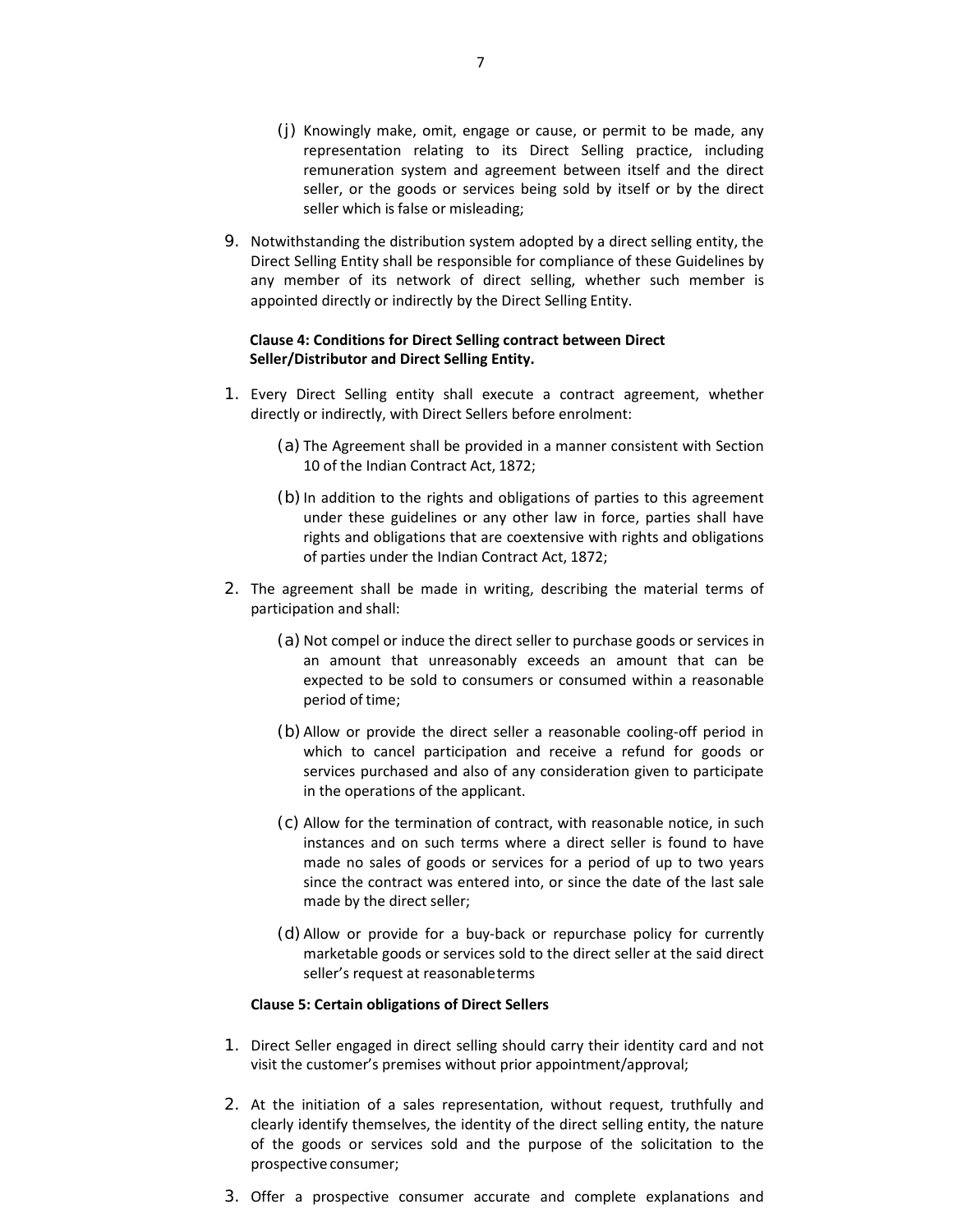- 4. Provide the following information to the prospect/consumers at the time of sale, namely:
	- (a) Name, address, registration number or enrollment number, identity proof and telephone number of the direct seller and details of direct selling entity;
	- (b) A description of the goods or services to be supplied;
	- (c) Explain to the consumer about the goods return policy of the company in the details before the transaction;
	- (d)The Order date, the total amount to be paid by the consumer along with the bill and receipt;
	- (e) Time and place for inspection of the sample and delivery of good;
	- (f) Information of his/her rights to cancel the order and / or to return the product in saleable condition and avail full refund on sums paid;
	- $(q)$  Details regarding the complaint redressal mechanism;
- **5.** A direct seller shall keep proper book of accounts stating the details of the products, price, tax and the quantity and such other details in respect of the goods sold by him/her, in such form as per applicable law or as may be prescribed under law**.**
- 6. A direct seller shall not:
	- (a)Use misleading, deceptive and / or unfair trade practices;
	- (b)Use misleading, false, deceptive, and / or unfair recruiting practices, including misrepresentation of actual or potential sales or earnings and advantages of Direct Selling to any prospective direct seller, in their interaction with prospective direct sellers;
	- (c) Make any factual representation to a prospective direct seller that cannot be verified or make any promise that cannot be fulfilled;
	- (d)Present any advantages of Direct Selling to any prospective direct seller in a false and /or a deceptive manner;
	- (e) Knowingly make, omit, engage, or cause, or permit to be made, any representation relating to the Direct Selling operation, including remuneration system and agreement between the Direct Selling entity and the direct seller, or the goods and / or services being sold by such direct seller which is false or misleading;
	- (f) Require or encourage direct sellers recruited by the first mentioned direct seller to purchase goods and / or services in unreasonably large amounts;
	- $(q)$  Provide any literature and / or training material not restricted to collateral issued by the Direct Selling entity, to a prospective or existing direct sellers both within and outside the parent Direct Selling entity, which has not been approved by the parent Direct Selling entity;

(h)Require or encourage prospective or existing direct sellers to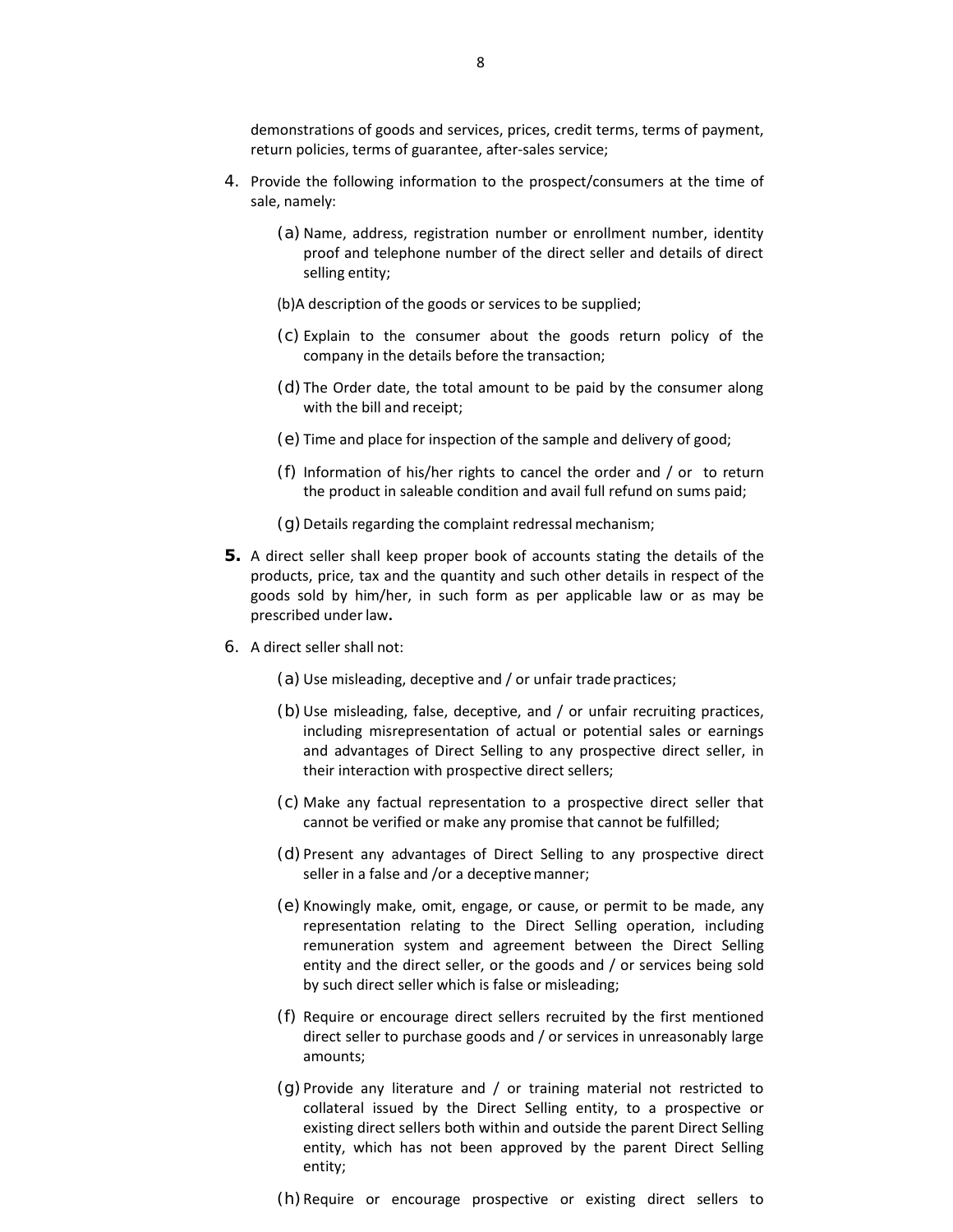purchase any literature or training materials or sales demonstration equipment and if at all required such purchase shall not be at a cost exceeding the cost of materials.

#### **Clause 6: Relationship between Direct Selling Entity and Direct Seller**

- 1. The relationship between Direct Selling entity and Direct Seller shall be determined as per the written agreement between the parties:
	- (a) For rights and obligations that are expressly provided as conditions for the conduct of Direct Selling business under the guidelines for the Direct Selling entity and Direct Seller, the same shall prevail;
	- (b)All other rights and obligations, shall be determined as per the express terms of written agreement unless expressly provided otherwise in the contract between a Direct Selling entity and Direct Seller;
- 2. The Direct Selling entity will be liable for grievances arising out of sale of products, services or business opportunity by its Direct Sellers;
- 3. It will be the responsibility of the Direct Selling entity to monitor and control the practices/methods adopted by the Direct Sellers;

#### **Clause 7: Conduct for the Protection of Consumer**

- 1. Direct Sellers and Direct Selling Entity shall take appropriate steps to ensure the protection of all private information provided by a consumer;
- 2. Direct Sellers and Direct Selling Entity shall be guided by the provision of the Consumer Protection Act 1986;
- 3. All complaints received over phone, email, website, post and walk-in should have a complaint number for tracing and tracking the complaint and record time taken for redressal;
- 4. Every Direct Selling company shall constitute a Grievance Redressal Committee whose composition, nature of responsibilities shall include but not limited to:
	- (a) The Grievance Redressal Committee shall consist of at least three officers of the Direct Selling entity;
	- (b)The Grievance Redressal Committee shall address complaints and inform complainants of any action taken;
	- (c) Complaints may be made by any member of the general public against a Direct Seller of the company, an employee or any other officer of the entity;
	- (d)All such grievances will be resolved directly by the Direct Selling Entity;
- 5. The direct selling entity shall provide information to the consumer upon purchase which shall contain:
	- (a) the name of the purchaser and seller;
	- (b) the delivery date of goods or services;
	- (c) procedures for returning the goods; and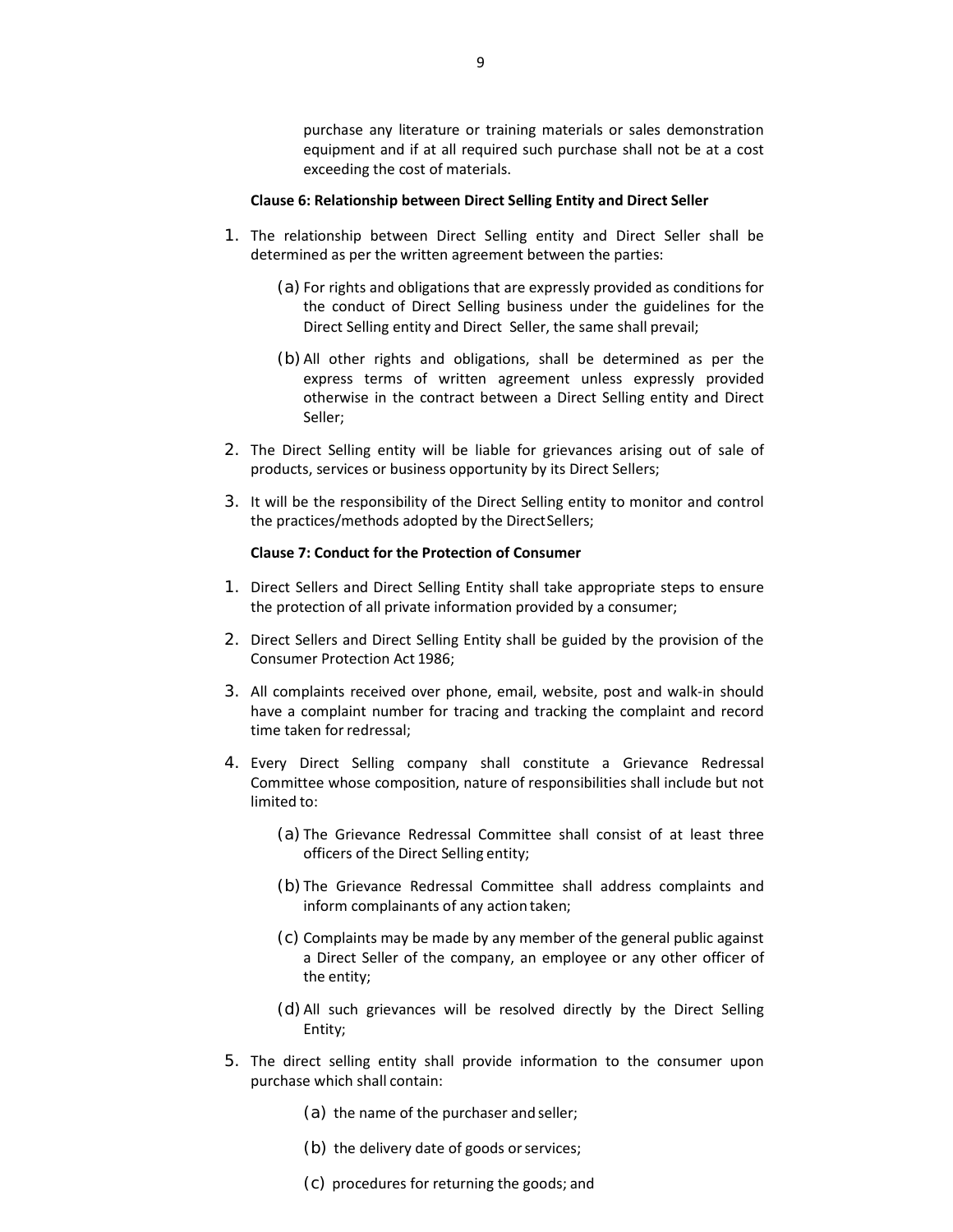(d) warranty of the goods and exchange / replacement of goods in case of defect.

*Provided that no Direct Seller shall, in pursuance of a sale, make any claim that is not consistent with claims authorized by the Direct Selling Entity*.

6. Any person who sells or offers for sale, including an e-commerce platform / marketplace, of any product or service of a Direct Selling Entity must have prior written consent from the respective Direct Selling Entity in order to undertake or solicit such sale or offer.

### **Clause 8: Prohibition of Pyramid Scheme & Money Circulation Scheme**

- 1. No person or entity shall promote a Pyramid Scheme, as defined in Clause 1(11) or enroll any person to such scheme or participate in such arrangement in any manner whatsoever in the garb of doing Direct Selling business
- 2. No person or entity will participate in Money Circulation Scheme, as defined in Clause 1(12) in the garb of Direct Selling of Business Opportunities.

#### **Clause 9: Appointment of Monitoring Authority**

- 1. The Nodal department to deal with the issues related to Direct Selling in the State of Andhra Pradesh will be the D/o CA, F & CS.
- **2.** The nodal officers for the submission of undertakings and oversight of compliance by direct selling entities shall jointly be **Deputy Commissioner, Dept. of CA,F&CS** and **Addl. Director,** O/o Commissioner of Industries**, DoI&C.**
- 3. The nodal officers may designate other officers of the respective Departments may appoint any other person whom they deem fit and necessary to assist them in the implementation of these Guidelines.
- 4. Any direct selling entity conducting direct selling activities in the State of Andhra Pradesh shall submit an undertaking and proforma to the nodal officers, in the form of the attached proforma, stating that it is in compliance with these guidelines.
- 5. Direct selling entities shall also provide such details of its incorporation and other business details as may be notified from time to time. Such undertaking needs to be submitted to the Department annually.

### **Clause 10: Powers of entry and search into Direct Selling Entity / Direct Seller premises if any violation of guide lines takes place:-**

- (1) The Enforcement Officer, not below the rank of General Manager, Industries Dept., and Gazetted officer of Vigilance Enforcement Dept., Gagetted Food Inspector of Institute of Preventive Medicine and Inspector of Legal Metrology may with a view to securing compliance with this Order or to satisfy himself that this Order has been complied with:
	- (a) inspect or cause to be inspected
	- (b) require any person to give any information in his possession about the goods / services of the Direct Selling Entity / Direct Seller;
	- (c) stop and search forthwith, with such aid or assistance as may be necessary;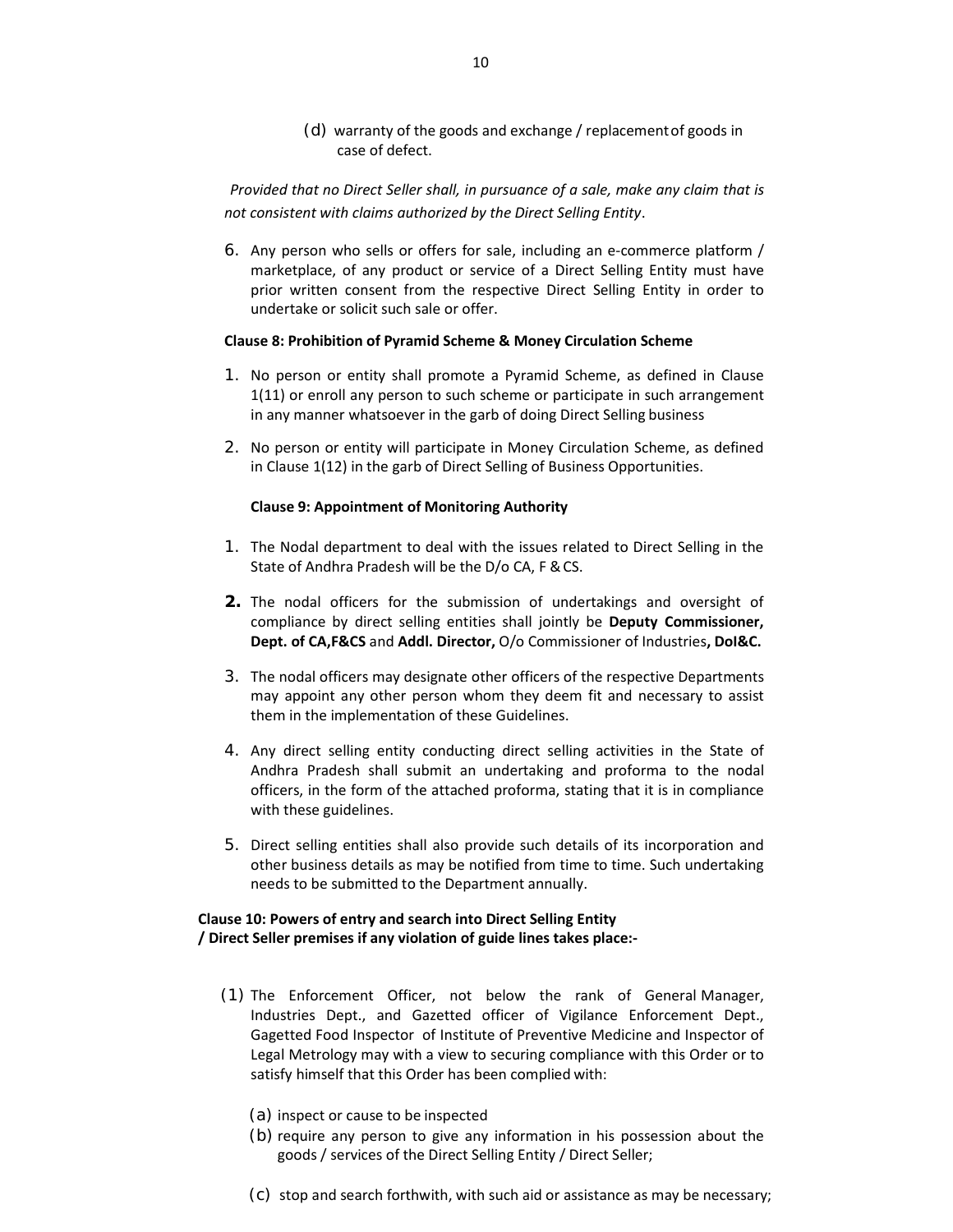- (d) enter and search, with such aid or assistance as may be necessary;
- (e) The Enforcement Officer shall submit the enquiry report before the Joint collector of the District concerned.

The provisions of the Code of Criminal Procedure, 1973 (Central Act 2 of 1974) relating to search shall so far as may be, apply to searches under this order.

### **Clause 11: Appeal:**

- (1) Any person aggrieved by any order passed by the Joint Collector may within (7) days from the date of receipt by him/her, of such order appeal against such order, to the appellate authority.
	- (i) The Collector having jurisdiction over the area to the Collector in the District.

### **Clause 12: Revision:**

- **(i)** Any person aggrieved by an order may within thirty days from the date of communication to him / her of such an order, prefer a revision to the Commissioner, Industries & Commerce.
- **(ii)** Pending disposal of the revision petition, the government may direct that the order under revision shall not have effect until the same is disposed off.

#### B.RAJSEKHAR

EX. OFFICIO PRINCIPAL SECRETARY TO GOVERNMENT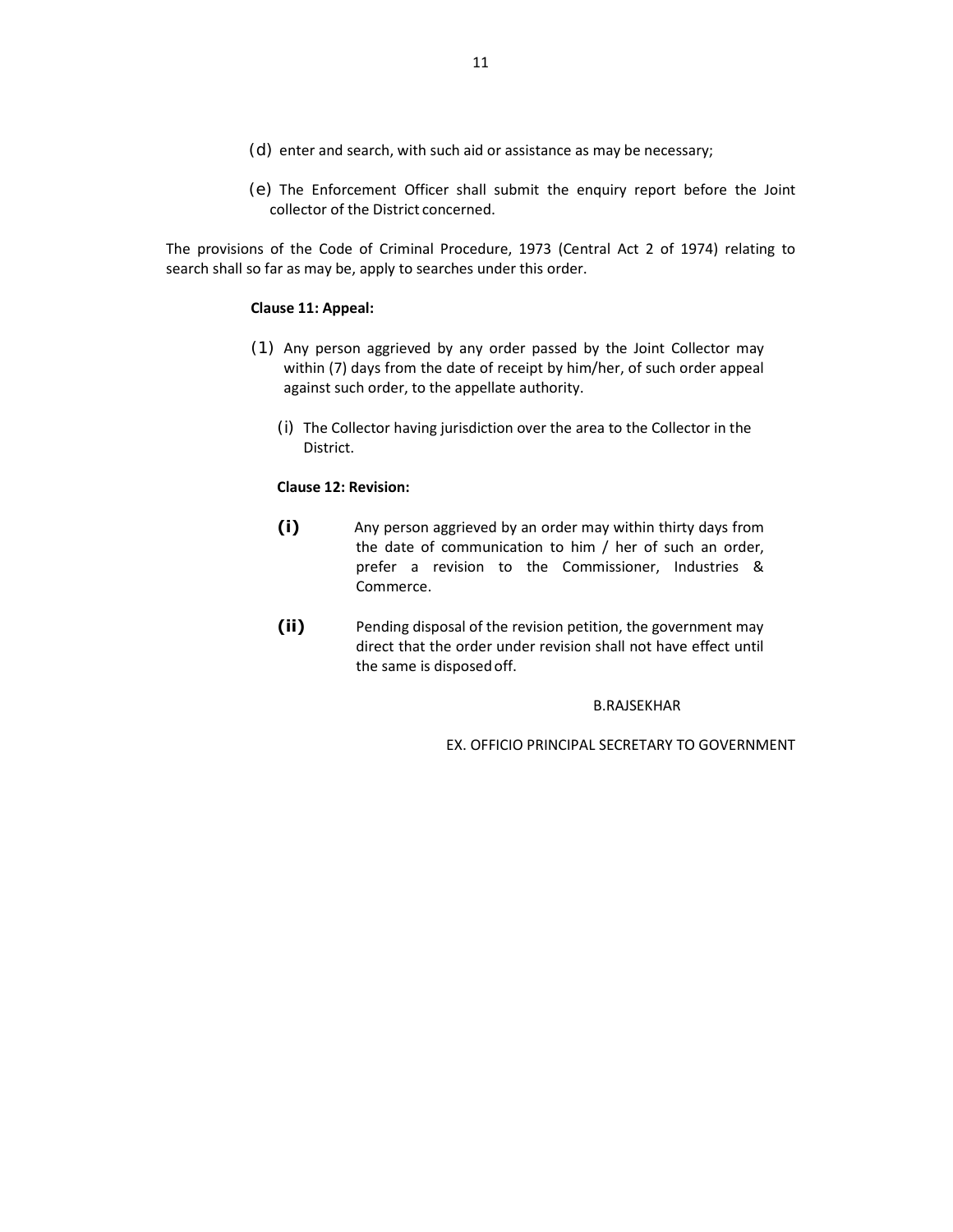# **DECLARATION BY DIRECT SELLING ENTITIES/COMPANIES PROFORMA**

# **PART – A**

| $\mathbf{1}$   | (i) Name of the Company (As Registered)                                                                             |  |  |  |  |
|----------------|---------------------------------------------------------------------------------------------------------------------|--|--|--|--|
|                | (ii) CIN No:                                                                                                        |  |  |  |  |
|                | (iii) Name and address of Directors on<br>Board(Enclose details)                                                    |  |  |  |  |
| $\overline{2}$ | DETAILS OF REGISTRATION (WITH                                                                                       |  |  |  |  |
|                | <b>JURISDICTION)</b>                                                                                                |  |  |  |  |
|                | (a) Address of Registered Office (Enclose copy of                                                                   |  |  |  |  |
|                | <b>Registration Certificate):</b>                                                                                   |  |  |  |  |
|                | $(b)$ Email:                                                                                                        |  |  |  |  |
|                | (c) Telephone Nos:                                                                                                  |  |  |  |  |
|                | (d) Company Website:                                                                                                |  |  |  |  |
|                | (e) Details of other registrations (with                                                                            |  |  |  |  |
|                | jurisdiction), if any                                                                                               |  |  |  |  |
|                | (Attach copy of Registration Certificate)                                                                           |  |  |  |  |
|                |                                                                                                                     |  |  |  |  |
|                | (f) Type of Entity (Private, Public, Trust, Ltd. Etc.)                                                              |  |  |  |  |
| 3              | <b>HEAD OFFICE &amp; REGIONAL OFFICE</b>                                                                            |  |  |  |  |
|                | (a)Address                                                                                                          |  |  |  |  |
|                | (b)E-mail                                                                                                           |  |  |  |  |
|                | (c) Details of Key Management Personnel as per                                                                      |  |  |  |  |
|                | registration under the Companies Act:                                                                               |  |  |  |  |
|                | (d) Details of Regional Office in the state of Andhra<br>Pradesh:                                                   |  |  |  |  |
|                | (e) Nodal Officer for interacting with D/o                                                                          |  |  |  |  |
|                | <b>Consumer Affairs;</b>                                                                                            |  |  |  |  |
|                | (Name, designation, Tel No., e-mail, Fax, mobile                                                                    |  |  |  |  |
|                | $No.$ )                                                                                                             |  |  |  |  |
|                | (f) Details of Nodal Officer for coordination with the                                                              |  |  |  |  |
|                | Government of Andhra Pradesh (Name, designation,                                                                    |  |  |  |  |
|                | Tel No., e-mail, Fax, mobile No.):                                                                                  |  |  |  |  |
|                |                                                                                                                     |  |  |  |  |
|                |                                                                                                                     |  |  |  |  |
| 4.             | Whether anyone from the Management was convicted by<br>any court in the past within the past 5 years (from the date |  |  |  |  |
|                | of application). If so, the details thereof;                                                                        |  |  |  |  |
|                |                                                                                                                     |  |  |  |  |
| 5.             | Whether direct selling is of Products or services or both?                                                          |  |  |  |  |
|                |                                                                                                                     |  |  |  |  |
| 6.             | Details of License(s), Trade Mark or Principal                                                                      |  |  |  |  |
|                | Brand which identifies the company:                                                                                 |  |  |  |  |
| 8.             | Address / Telephone Nos. / e-mails etc. of Customer<br>i.                                                           |  |  |  |  |
|                | Care & Grievance Redress Cells (HQ & State                                                                          |  |  |  |  |
|                | Branch(es) in Andhra Pradesh);                                                                                      |  |  |  |  |
|                | <b>Details of Consumer Grievance Redress</b><br>ii.                                                                 |  |  |  |  |
|                | Committee as per guidelines:                                                                                        |  |  |  |  |
|                | Member Name, Phone No and email:<br>a.                                                                              |  |  |  |  |
|                | b.<br>Member Name, Phone No and email:                                                                              |  |  |  |  |
|                | Member Name, Phone No and email:<br>C.                                                                              |  |  |  |  |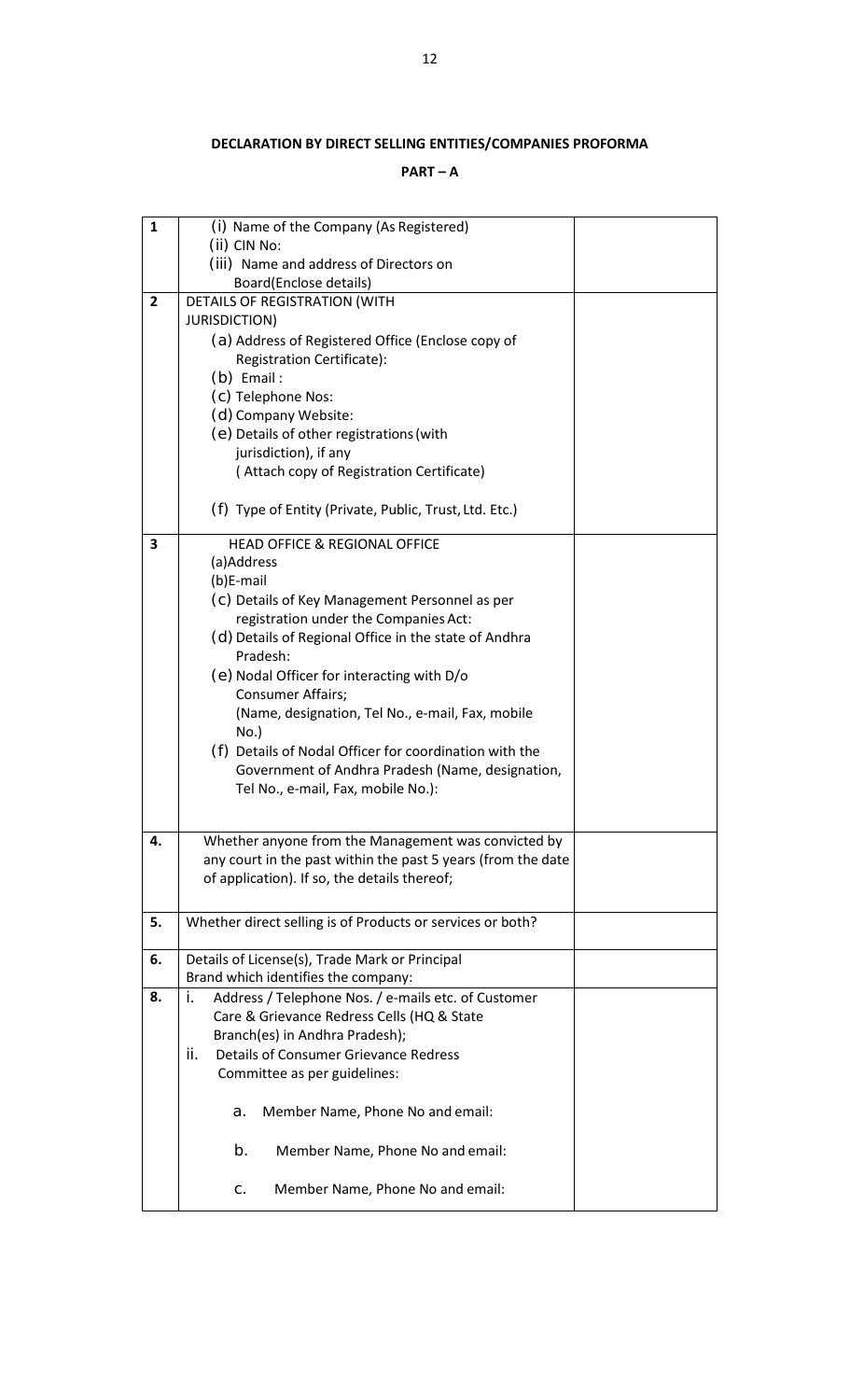# PART-B

# (Direct Selling Business Details)

| 9  | websites) | link of<br>Details of Products / Services offered(Give                                                                                                                                                                                                                                                                            | Yes/No |  |  |
|----|-----------|-----------------------------------------------------------------------------------------------------------------------------------------------------------------------------------------------------------------------------------------------------------------------------------------------------------------------------------|--------|--|--|
| 10 |           | Please confirm the following about your direct selling scheme:-<br>(a) It has no provision that a Direct Seller will receive remuneration or<br>incentives for the recruitment<br>/enrolment of new participants and provide that direct sellers will<br>receive remuneration derived only from the sale of goods or<br>services. | Yes/No |  |  |
|    | i.        | (b) It does not require a participant to purchase goods or services:<br>for an amount that exceeds an amount for which such goods or<br>services can be expected to be sold or resold to consumers;                                                                                                                               | Yes/No |  |  |
|    | ii.       | for a quantity of goods or services that exceeds an amount that<br>can be expected to be consumed by, or sold or resold to<br>consumers;                                                                                                                                                                                          | Yes/No |  |  |
|    |           |                                                                                                                                                                                                                                                                                                                                   | Yes/No |  |  |
|    |           | (c) It does not require a participant to pay any entry/registration fee,<br>cost of sales demonstration equipment and materials or other<br>fees relating to participation;                                                                                                                                                       | Yes/No |  |  |
|    |           | (d) It provides a participant with a written contract describing the<br>"material terms" of participation;                                                                                                                                                                                                                        |        |  |  |
|    |           | (e) It allows or provides for a participant a reasonable cooling-off<br>period to participate or cancel participation in the scheme and<br>receive are fund of any consideration given to participate in the                                                                                                                      | Yes/No |  |  |
|    |           | operations;                                                                                                                                                                                                                                                                                                                       | Yes/No |  |  |
|    | (f)       | It allows or provides for a buy-back or repurchase policy for<br>"currently marketable" goods or services<br>sold to the participant at the request of the participant at<br>reasonable terms;                                                                                                                                    |        |  |  |
|    |           |                                                                                                                                                                                                                                                                                                                                   |        |  |  |
|    |           | Note: 1. Give details in regard to the above in an enclosure.<br>2. In case any of the answers in this para is 'No',                                                                                                                                                                                                              |        |  |  |
|    |           | please provide full details with reasons in an enclosure.                                                                                                                                                                                                                                                                         |        |  |  |
| 11 |           | (a) Whether proper identity document(s) to all the Direct Sellers are<br>issued.                                                                                                                                                                                                                                                  | Yes/No |  |  |
|    |           | (b) Whether you maintain "Register of Direct Sellers" wherein<br>relevant details of each enrolled Direct Seller is updated and<br>maintained with details including verifiable proof of address,<br>proof of identity and PAN as per the Income Tax Act.                                                                         | Yes/No |  |  |
|    |           | (c) What is the mechanism for payment of any taxes and duties<br>pertaining to sale of goods or services, including the mechanism<br>of ensuring compliance from direct sellers and distributors. Give<br>details.                                                                                                                |        |  |  |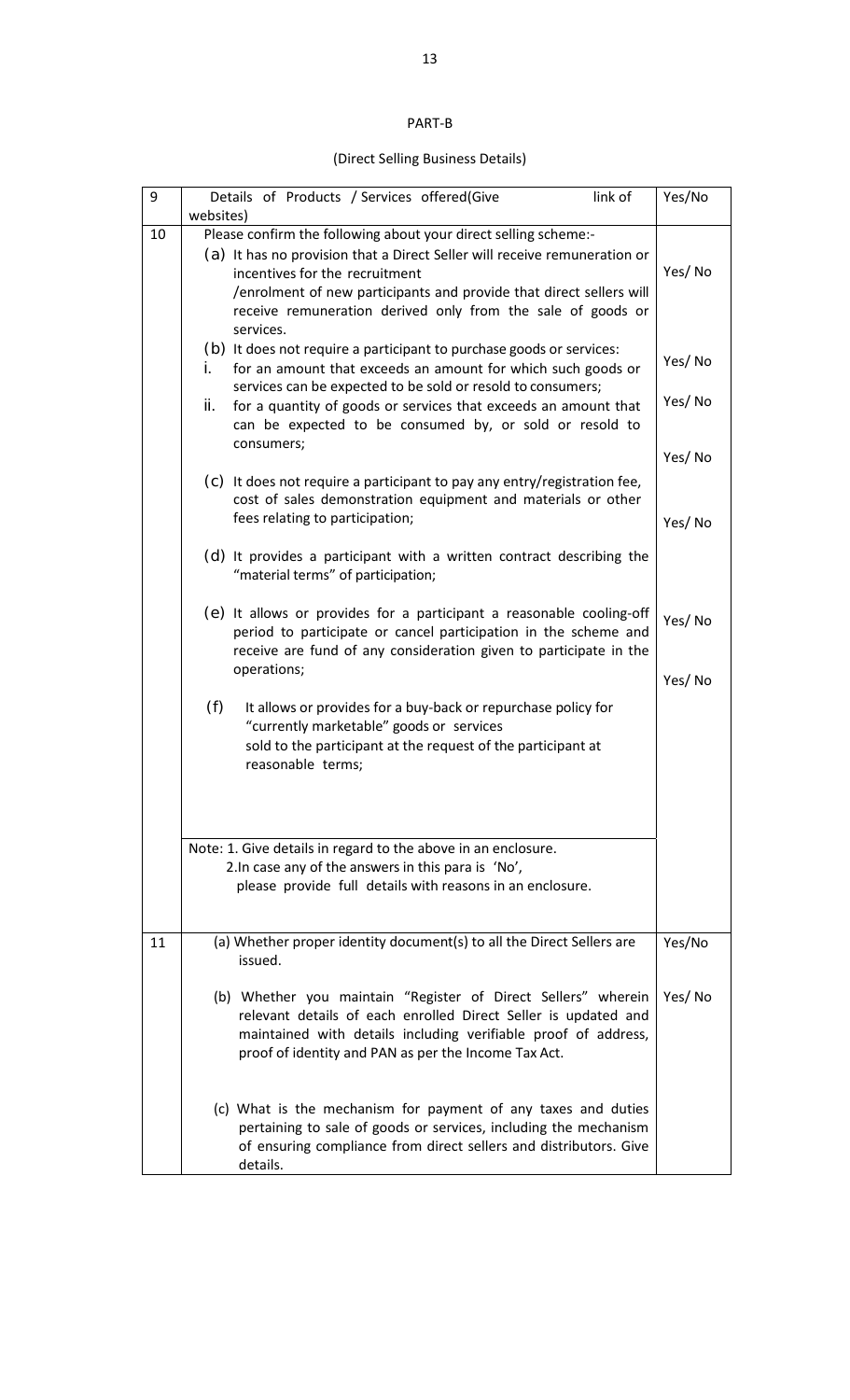| 12 | (a) | The website is proper and updated regularly with all relevant<br>details, contact information, details pertaining to management,<br>products, product information and complaint redress mechanism<br>for direct sellers and consumers. | Yes/No |
|----|-----|----------------------------------------------------------------------------------------------------------------------------------------------------------------------------------------------------------------------------------------|--------|
|    | (b) | There are arrangements for registering consumer complaints<br>online or otherwise and grievances are resolved within 45 days<br>of date of making<br>such complaints.<br>Details to be provided.                                       | Yes/No |
|    |     |                                                                                                                                                                                                                                        |        |
| 13 |     | Notes/Remarks,<br>if any.                                                                                                                                                                                                              |        |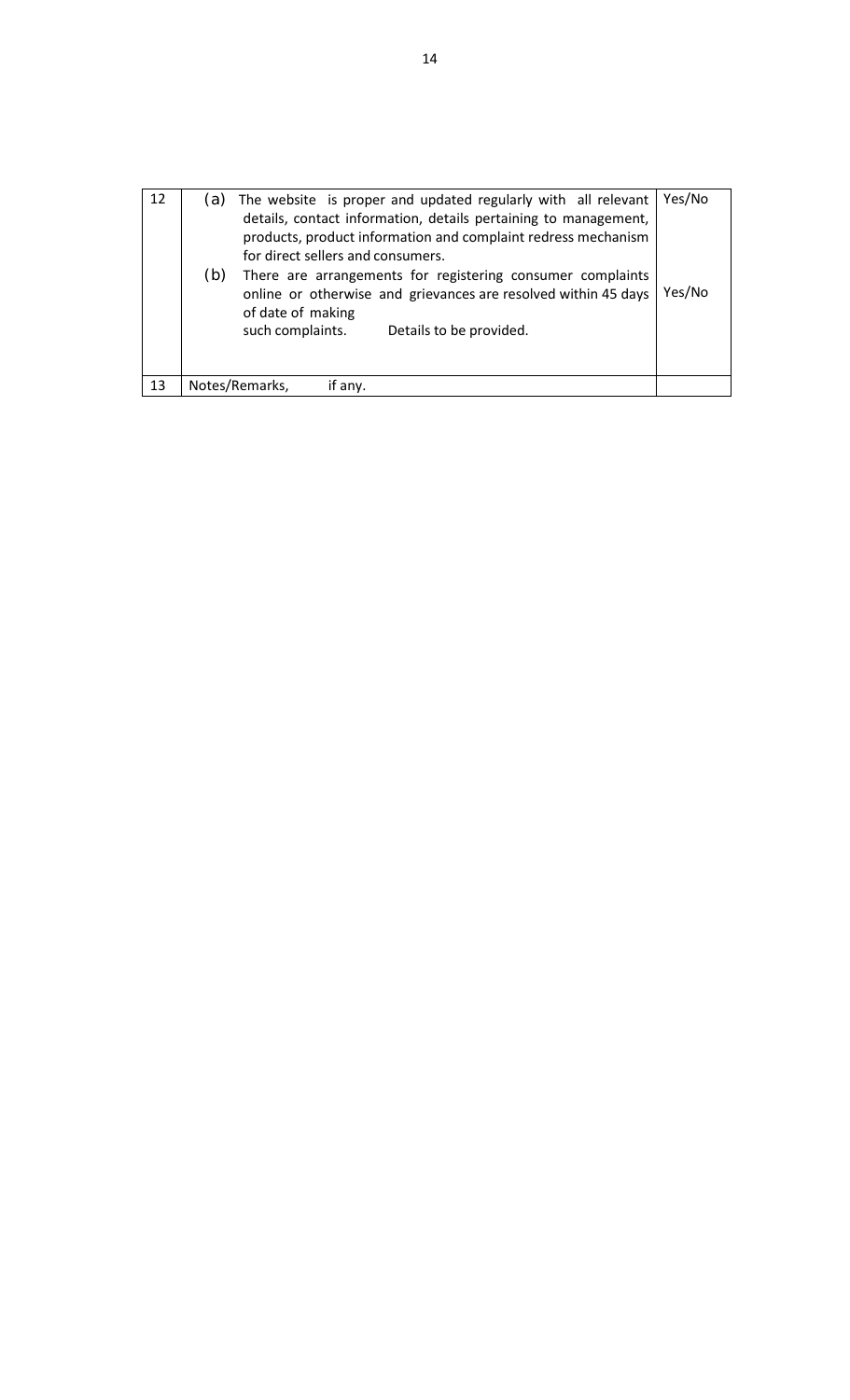# **Part – C**

## **( UNDERTAKING )**

**\* \* \*** 

I / We, …………… in the capacity of ……………… of the..

…………… company / firm declare that we are compliant with the following:

(a) We do

not promote a Pyramid Scheme, as defined in Clause1(11) or enroll any person to such scheme or participate in such arrangement in any manner what so ever in the garb of doing Direct Selling business.

(b) We do not

participate in Money Circulation Scheme, as defined in Clause1(12) in the garb of Direct Selling of Business Opportunities.

(c) We are compliant with all the remaining aspects mentioned in the guidelines issued vide GSR 1013(E), October 26, 2016 (Gazette of India) by the Department of Consumers, Ministry of Consumer Affairs, Food and Public Distribution and shall also provide such details as may be required by the Government of Andhra Pradesh from time to time

| Place:          |                    | $Sd$ - |
|-----------------|--------------------|--------|
| Date:           |                    |        |
| Name            | <b>SEAL OF THE</b> |        |
| Designation Tel | <b>COMPANY</b>     |        |
|                 |                    |        |

No…………..…

E-mail:…………….

## **List of documents to be provided:**

- 1. Certificate of Registration/Bye-laws/Memorandum of Association
- 2. List of Board of Directors, with contact details
- 3. Brief details of direct selling scheme and compensation plan.
- 4. Sample of contract with direct sellers/distributors.
- 5. Copy of the undertaking submitted to the Department of Consumer Affairs, Government of India
- 6. Copies of compliances, including licenses or registrations for the sale of goods or services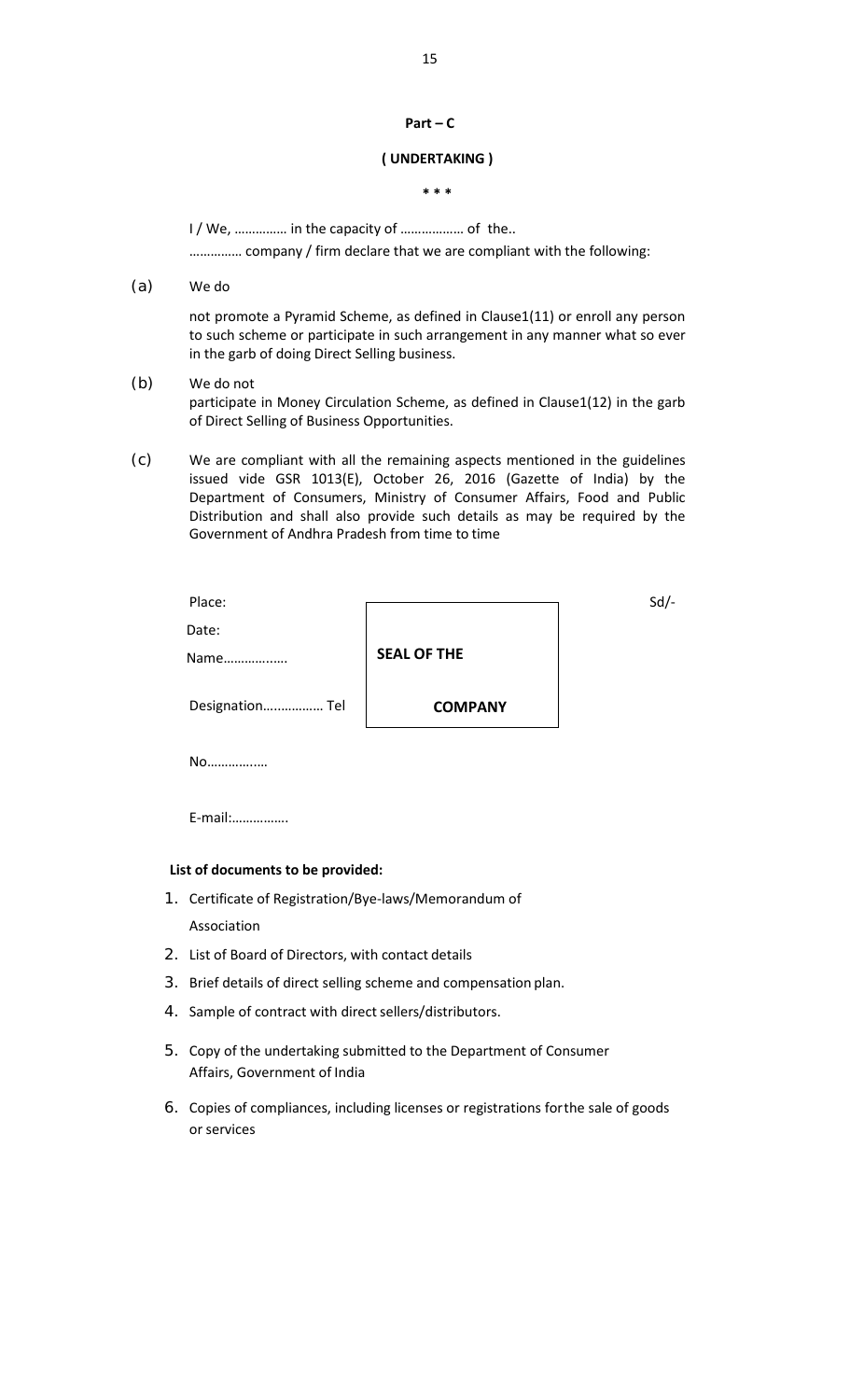## **GUIDELINES FOR THE DIRECT SELLING ENTITIES**

## **FAQs**

# **1. Clause 1.4**

"Direct Seller" means a person appointed or authorized, directly or indirectly, by a Direct Selling Entity through a legally enforceable written contract to undertake direct selling business on principal to principal basis." **How shall digital and e-contracts be treated?** 

**Answer**: The 'written contract' includes e-contracts or digital contracts and the same shall be governed as per the provisions of the Information Technology Act , 2000.P

# **2. Clause 1.6 (Proviso)P**

"Provided that such sale of goods or services occurs otherwise than through a "permanent retail location" to the consumers, generally in their houses or at their workplace or through explanation and demonstration of such goods and services at a particular place". **Does this Proviso mean that every sale needs to take place away from permanent retail location only?** 

**Answer**: **Clause 1.6 does not restrict / preclude sales made from permanent retail location. However, direct selling entity will be governed by these guidelines.** 

# **3. Clause 2.2**

"Provide a mandatory orientation session to all prospective direct sellers providing fair and accurate information on all aspects of the direct selling operation, including but not limited to the remuneration system and expected remuneration for newly recruited direct sellers''. **Whether the training/orientation provided by the Direct Seller to other prospective Direct Sellers would be in compliance to this clause?** 

**Answer**: Yes, the training / orientation will be provided by the Direct Selling Entity or by a Direct Seller or by any authorized representative of Direct Selling Entity, either in person or through any digital means.

# **4. Clause 2.8**

"It shall have an office with identified jurisdiction of its operation in the State to enable the consumers and direct seller to acquaint themselves with price of products, return or replacement of products and efficient delivery of goods and services, and post-sale redressal of grievances" **Whether an office in one State can be designated as focal point for jurisdiction of two or more states?** 

**Answer**: An office in one particular State can be designated having jurisdiction over two or more states, subject to the accessibility of the consumers, where Direct Sellers/consumers can interact with the Direct Selling Entity / Authorized representative of Direct Selling Entity.

# **5. Clause 3.3 (b)**

"The details of Direct Sellers shall include and not be limited to verified proof of address, proof of identity and PAN". **Should the Direct Selling Entity take verified proof of address, identity and PAN?** 

**Answer**. The requirement of PAN shall be as per the provisions of the Income Tax Act, 1961. Direct Sellers should submit to Direct Selling Entity, any photo ID card as issued by the State or Central government. These ID cards could be from the following-: Aadhaar Card, Driving License, Voter ID Card, Passport and Ration Card or any other identity document issued by the state or central government which can be verified.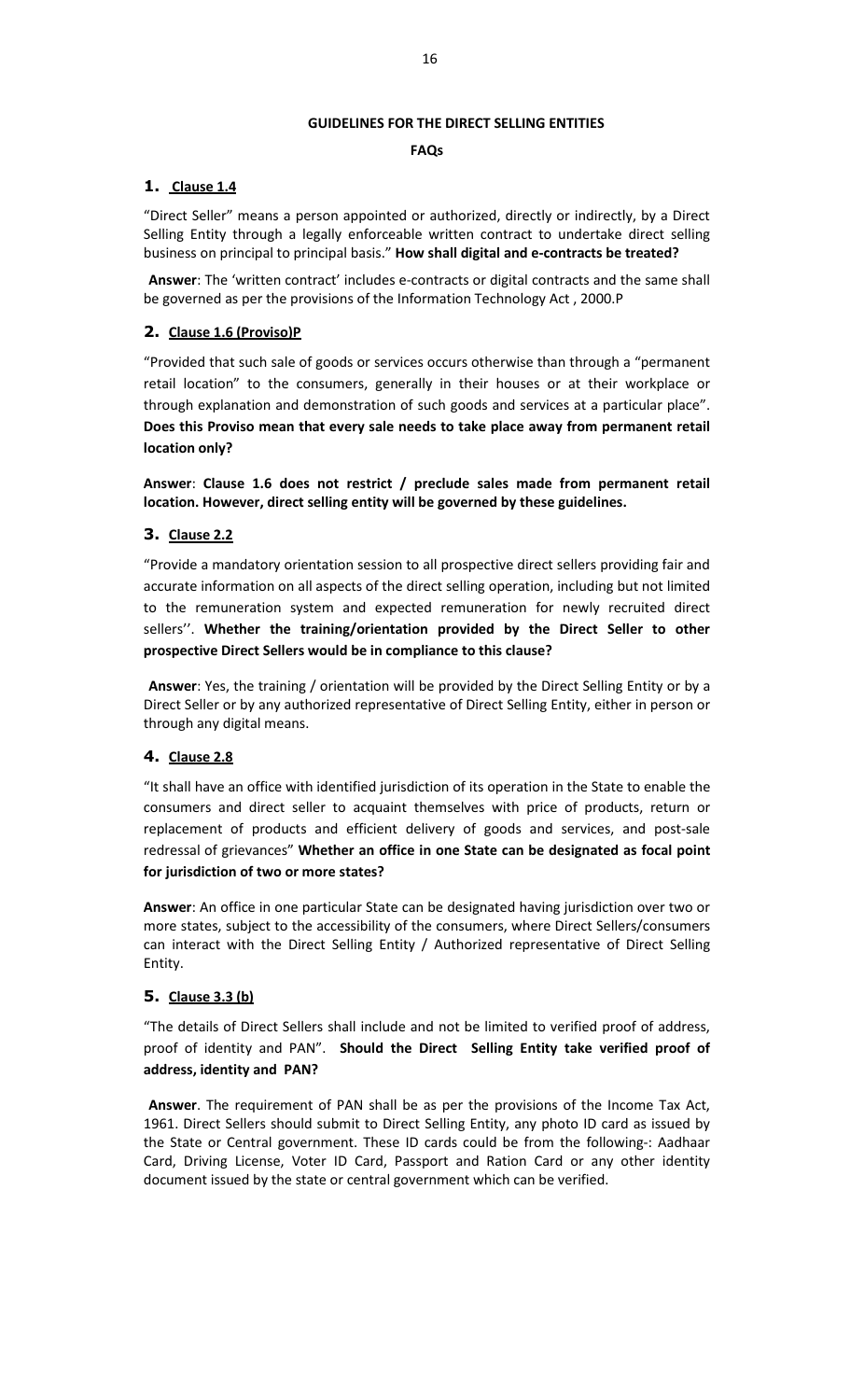## **6. Clause 3.8**

"Notwithstanding the distribution system adopted by a direct selling entity, the Direct Selling Entity shall be responsible for compliance of these Guidelines by any member of its network of direct selling, whether such member is appointed directly or indirectly by the Direct Selling Entity". **How will a Direct Selling Entity ensure compliance of these Guidelines by Direct Sellers?** 

**Answer**: To comply to this clause, Direct Selling Entity shall sign an addendum to the current contracts with the existing Direct Sellers. For the Direct Sellers to be appointed herein-after, this clause shall be added in the contract signed by both the parties. The Direct Selling Entity should ensure that it contractually binds its Direct Sellers to comply with these Guidelines and take disciplinary action against reported non- compliance.

## **7. Clause 4.2(c)**

"Allow for the termination of contract, with reasonable notice, in such instances and on such terms where a direct seller is found to have made no sales of goods or services for a period of up to two years since the contract was entered into, or since the date of the last sale made by the Direct Seller". **When can the contract between Direct Selling Entity and Direct Seller be terminated?** 

**Answer:** The date of termination shall be provided or governed by the respective conditions of the contract executed between Direct Selling Entity and Direct Seller or by giving notice of reasonable period by either party say one month or as per the provisions of the Indian Contract Act.

## **8. Clause 6.2**

The Direct Selling Entity shall be liable for grievances arising out of sale of products and services or business opportunity by the Direct Seller. And

### **Clause 6.3**

"It will be the responsibility of the Direct Selling entity to monitor and control the practices/methods adopted by the Direct Sellers".

### **Does this mean that only the direct selling entity will be liable for all grievances arising out of sale of products and services or business opportunity by the direct seller?**

 **Answer.** It is clarified that the Direct Selling Entity will be responsible for the quality of products and services and it will guide and help the Direct Seller to follow best practices in the interest of consumers. The scope and specific liabilities of the Direct Seller in such cases will be defined in unambiguous terms in the contract signed. By way of providing in the contract, every Direct Selling Entity shall define and develop some mechanism to monitor the practices being adopted by its Direct Sellers.